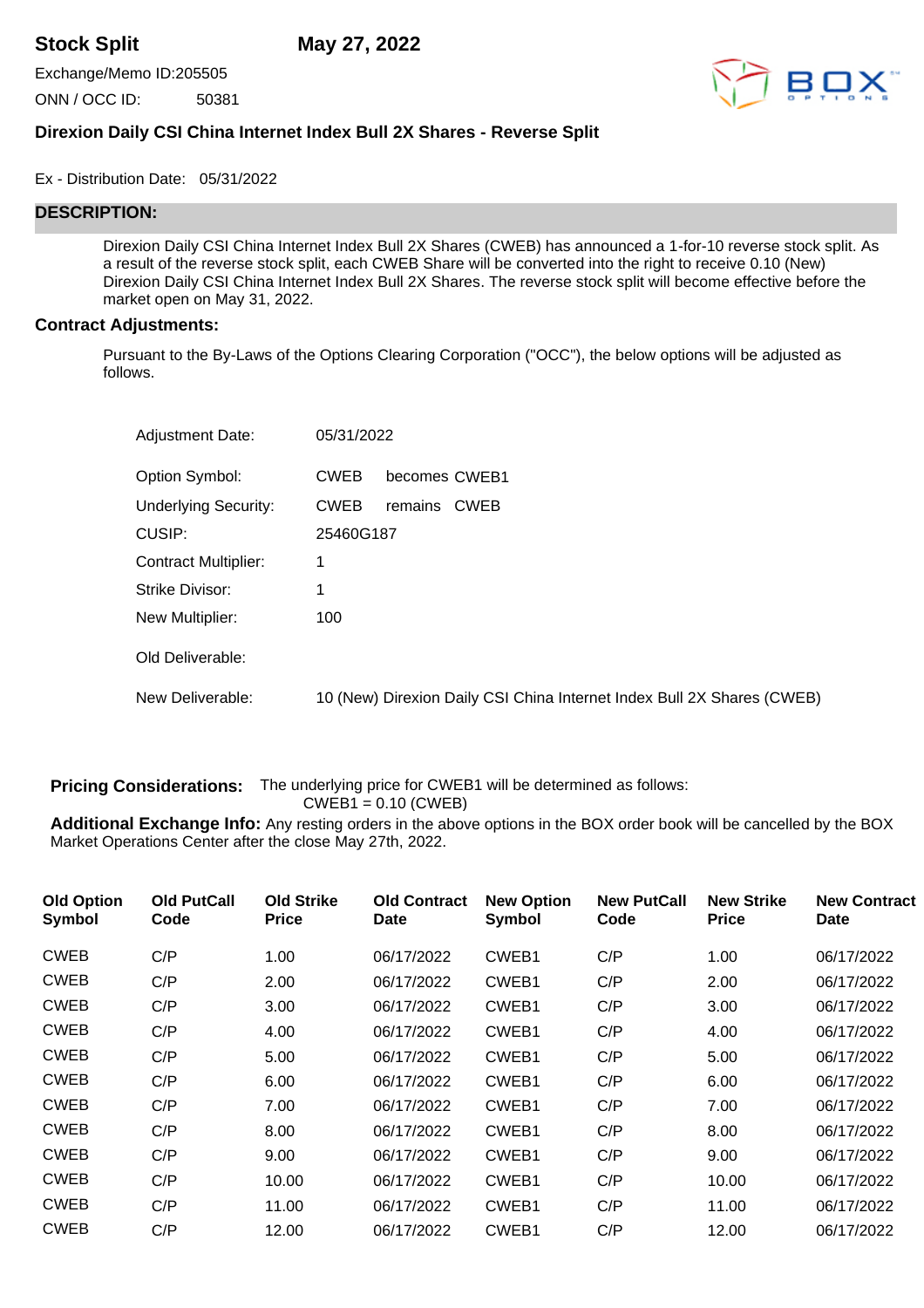5/27/22 9:25 AM Page 1 of 3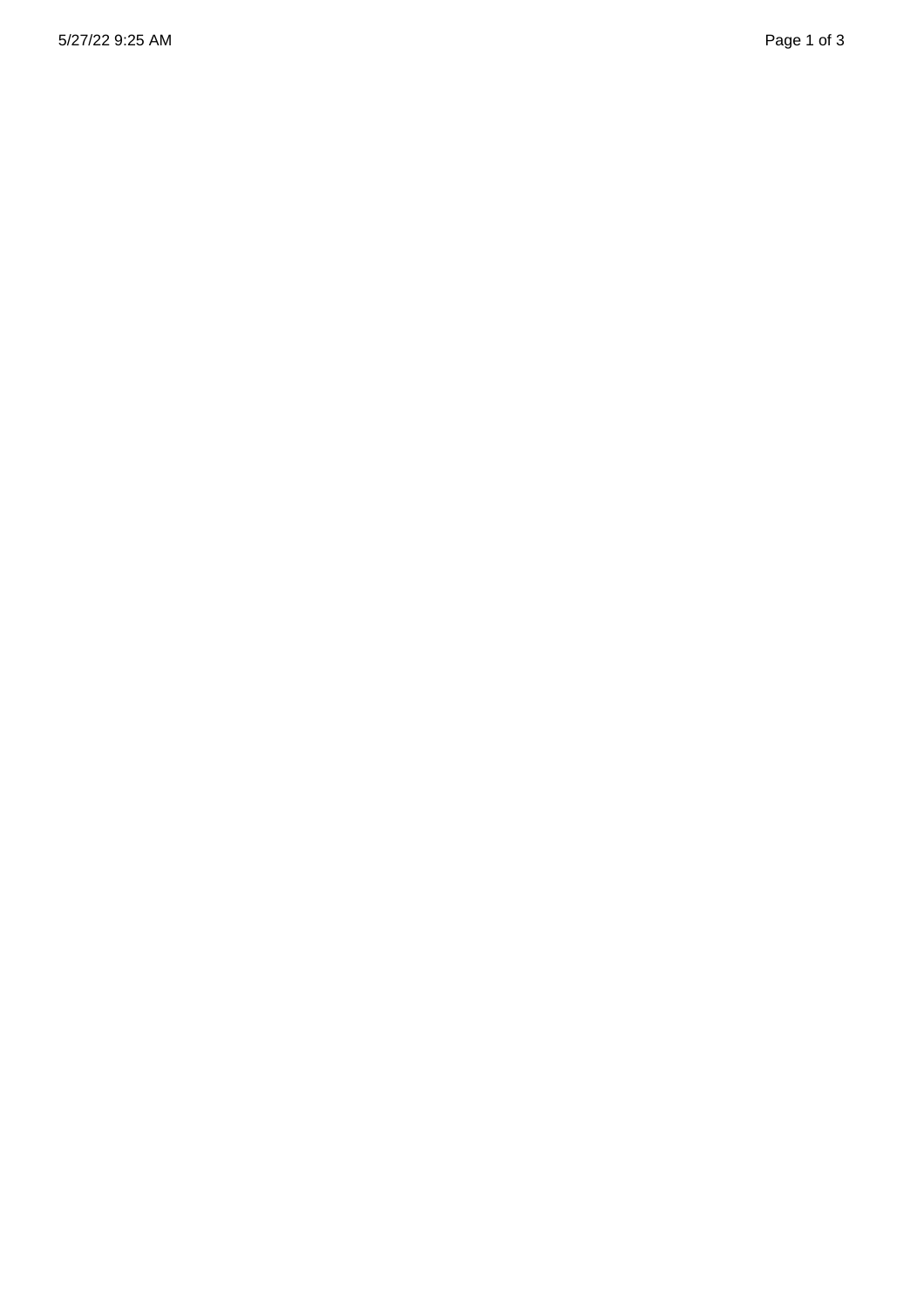| <b>Old Option</b><br><b>Symbol</b> | <b>Old PutCall</b><br>Code | <b>Old Strike</b><br><b>Price</b> | <b>Old Contract</b><br><b>Date</b> | <b>New Option</b><br>Symbol | <b>New PutCall</b><br>Code | <b>New Strike</b><br><b>Price</b> | <b>New Contract</b><br><b>Date</b> |
|------------------------------------|----------------------------|-----------------------------------|------------------------------------|-----------------------------|----------------------------|-----------------------------------|------------------------------------|
| <b>CWEB</b>                        | C/P                        | 1.00                              | 07/15/2022                         | CWEB1                       | C/P                        | 1.00                              | 07/15/2022                         |
| <b>CWEB</b>                        | C/P                        | 2.00                              | 07/15/2022                         | CWEB1                       | C/P                        | 2.00                              | 07/15/2022                         |
| <b>CWEB</b>                        | C/P                        | 3.00                              | 07/15/2022                         | CWEB1                       | C/P                        | 3.00                              | 07/15/2022                         |
| <b>CWEB</b>                        | C/P                        | 4.00                              | 07/15/2022                         | CWEB1                       | C/P                        | 4.00                              | 07/15/2022                         |
| <b>CWEB</b>                        | C/P                        | 5.00                              | 07/15/2022                         | CWEB1                       | C/P                        | 5.00                              | 07/15/2022                         |
| <b>CWEB</b>                        | C/P                        | 6.00                              | 07/15/2022                         | CWEB1                       | C/P                        | 6.00                              | 07/15/2022                         |
| <b>CWEB</b>                        | C/P                        | 7.00                              | 07/15/2022                         | CWEB1                       | C/P                        | 7.00                              | 07/15/2022                         |
| <b>CWEB</b>                        | C/P                        | 8.00                              | 07/15/2022                         | CWEB1                       | C/P                        | 8.00                              | 07/15/2022                         |
| <b>CWEB</b>                        | C/P                        | 9.00                              | 07/15/2022                         | CWEB1                       | C/P                        | 9.00                              | 07/15/2022                         |
| <b>CWEB</b>                        | C/P                        | 10.00                             | 07/15/2022                         | CWEB1                       | C/P                        | 10.00                             | 07/15/2022                         |
| <b>CWEB</b>                        | C/P                        | 11.00                             | 07/15/2022                         | CWEB1                       | C/P                        | 11.00                             | 07/15/2022                         |
| <b>CWEB</b>                        | C/P                        | 12.00                             | 07/15/2022                         | CWEB1                       | C/P                        | 12.00                             | 07/15/2022                         |
| <b>CWEB</b>                        | C/P                        | 13.00                             | 07/15/2022                         | CWEB1                       | C/P                        | 13.00                             | 07/15/2022                         |
| <b>CWEB</b>                        | C/P                        | 14.00                             | 07/15/2022                         | CWEB1                       | C/P                        | 14.00                             | 07/15/2022                         |
| <b>CWEB</b>                        | C/P                        | 15.00                             | 07/15/2022                         | CWEB1                       | C/P                        | 15.00                             | 07/15/2022                         |
| <b>CWEB</b>                        | C/P                        | 16.00                             | 07/15/2022                         | CWEB1                       | C/P                        | 16.00                             | 07/15/2022                         |
| <b>CWEB</b>                        | C/P                        | 17.00                             | 07/15/2022                         | CWEB1                       | C/P                        | 17.00                             | 07/15/2022                         |
| <b>CWEB</b>                        | C/P                        | 18.00                             | 07/15/2022                         | CWEB1                       | C/P                        | 18.00                             | 07/15/2022                         |
| <b>CWEB</b>                        | C/P                        | 19.00                             | 07/15/2022                         | CWEB1                       | C/P                        | 19.00                             | 07/15/2022                         |
| <b>CWEB</b>                        | C/P                        | 20.00                             | 07/15/2022                         | CWEB1                       | C/P                        | 20.00                             | 07/15/2022                         |
| <b>CWEB</b>                        | C/P                        | 21.00                             | 07/15/2022                         | CWEB1                       | C/P                        | 21.00                             | 07/15/2022                         |
| <b>CWEB</b>                        | C/P                        | 22.00                             | 07/15/2022                         | CWEB1                       | C/P                        | 22.00                             | 07/15/2022                         |
| <b>CWEB</b>                        | C/P                        | 23.00                             | 07/15/2022                         | CWEB1                       | C/P                        | 23.00                             | 07/15/2022                         |
| <b>CWEB</b>                        | C/P                        | 24.00                             | 07/15/2022                         | CWEB1                       | C/P                        | 24.00                             | 07/15/2022                         |
| <b>CWEB</b>                        | C/P                        | 25.00                             | 07/15/2022                         | CWEB1                       | C/P                        | 25.00                             | 07/15/2022                         |
| <b>CWEB</b>                        | C/P                        | 26.00                             | 07/15/2022                         | CWEB1                       | C/P                        | 26.00                             | 07/15/2022                         |
| <b>CWEB</b>                        | C/P                        | 27.00                             | 07/15/2022                         | CWEB1                       | C/P                        | 27.00                             | 07/15/2022                         |
| <b>CWEB</b>                        | C/P                        | 28.00                             | 07/15/2022                         | CWEB1                       | C/P                        | 28.00                             | 07/15/2022                         |
| <b>CWEB</b>                        | C/P                        | 29.00                             | 07/15/2022                         | CWEB1                       | C/P                        | 29.00                             | 07/15/2022                         |
| <b>CWEB</b>                        | C/P                        | 30.00                             | 07/15/2022                         | CWEB1                       | C/P                        | 30.00                             | 07/15/2022                         |
| <b>CWEB</b>                        | C/P                        | 31.00                             | 07/15/2022                         | CWEB1                       | C/P                        | 31.00                             | 07/15/2022                         |
| <b>CWEB</b>                        | C/P                        | 32.00                             | 07/15/2022                         | CWEB1                       | C/P                        | 32.00                             | 07/15/2022                         |
| <b>CWEB</b>                        | C/P                        | 33.00                             | 07/15/2022                         | CWEB1                       | C/P                        | 33.00                             | 07/15/2022                         |
| <b>CWEB</b>                        | C/P                        | 1.00                              | 10/21/2022                         | CWEB1                       | C/P                        | 1.00                              | 10/21/2022                         |
| <b>CWEB</b>                        | C/P                        | 2.00                              | 10/21/2022                         | CWEB1                       | C/P                        | 2.00                              | 10/21/2022                         |
| <b>CWEB</b>                        | C/P                        | 3.00                              | 10/21/2022                         | CWEB1                       | C/P                        | 3.00                              | 10/21/2022                         |
| <b>CWEB</b>                        | C/P                        | 4.00                              | 10/21/2022                         | CWEB1                       | C/P                        | 4.00                              | 10/21/2022                         |
| <b>CWEB</b>                        | C/P                        | 5.00                              | 10/21/2022                         | CWEB1                       | C/P                        | 5.00                              | 10/21/2022                         |
| <b>CWEB</b>                        | C/P                        | 6.00                              | 10/21/2022                         | CWEB1                       | C/P                        | 6.00                              | 10/21/2022                         |
| <b>CWEB</b>                        | C/P                        | 7.00                              | 10/21/2022                         | CWEB1                       | C/P                        | 7.00                              | 10/21/2022                         |
| <b>CWEB</b>                        | C/P                        | 8.00                              | 10/21/2022                         | CWEB1                       | C/P                        | 8.00                              | 10/21/2022                         |
| <b>CWEB</b>                        | C/P                        | 9.00                              | 10/21/2022                         | CWEB1                       | C/P                        | 9.00                              | 10/21/2022                         |
| <b>CWEB</b>                        | C/P                        | 10.00                             | 10/21/2022                         | CWEB1                       | C/P                        | 10.00                             | 10/21/2022                         |
| <b>CWEB</b>                        | C/P                        | 11.00                             | 10/21/2022                         | CWEB1                       | C/P                        | 11.00                             | 10/21/2022                         |
| <b>CWEB</b>                        | C/P                        | 12.00                             | 10/21/2022                         | CWEB1                       | C/P                        | 12.00                             | 10/21/2022                         |